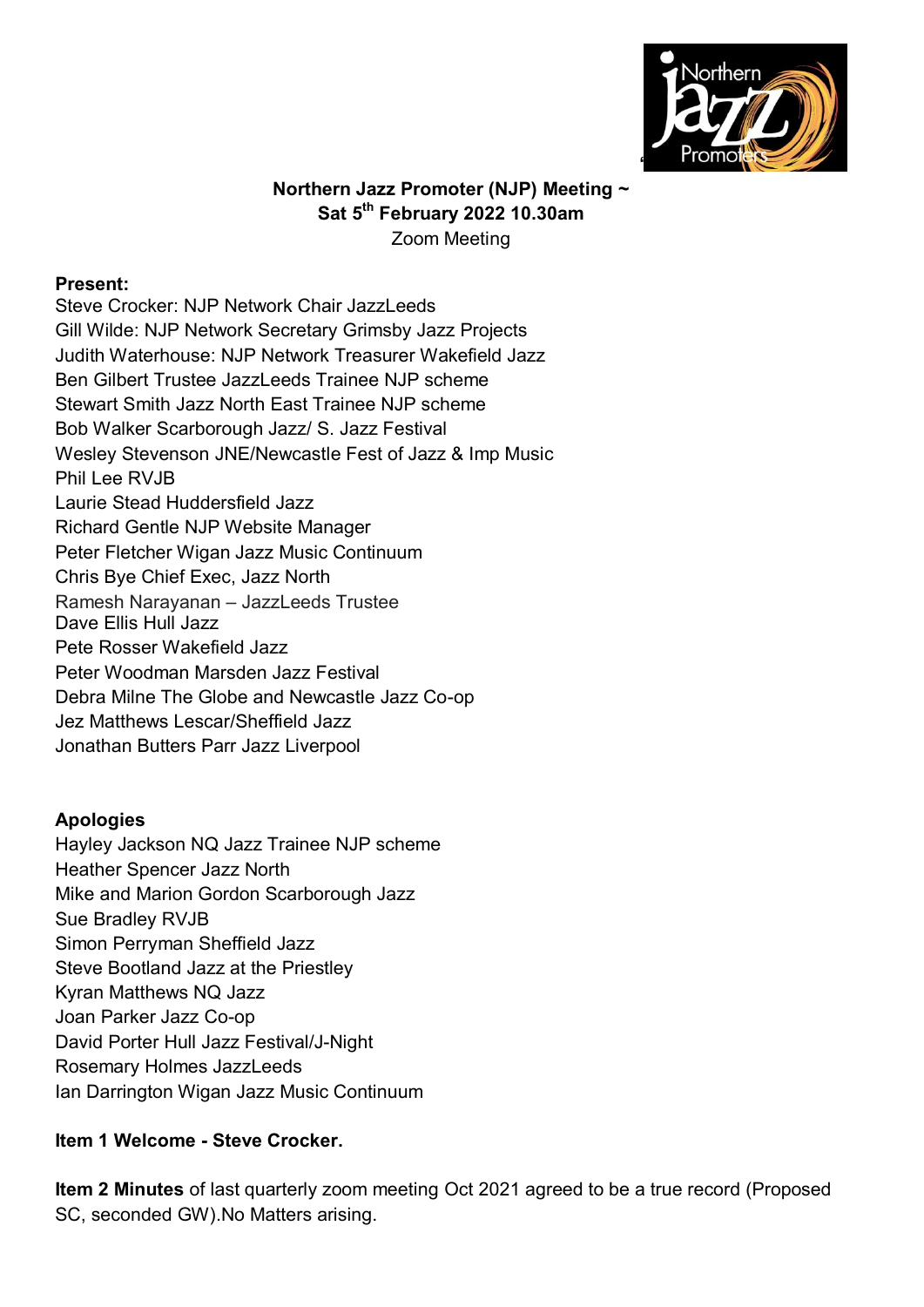# **Item 3 Introducing Chris Bye- new Chief Exec of Jazz North**

Chris has a wealth of experience with a background working for the Arts Council, as head of talent development for private studios, a consultant and fundraiser. In his role for Jazz North he wishes to develop partnerships, diversity, networking and grant support, raising the profile of jazz in the North, developing online resources, a digital base and change the emphasis of Northern line to make it more accessible. He is aware that Jazz North is not given enough money compared to other NPOs.

Chris Suggested it was worth promoters looking at the **Music Venue Trust** [\(http://www.musicvenuetrust.com\)](http://www.musicvenuetrust.com/) a UK Registered Charity which acts to protect, secure and improve UK Grassroots Music Venues for the benefit of venues, communities and upcoming artists.

**Q and A** Chris agreed with *Jonathan Butters* (Parr Jazz) that Jazz north should play a key role in the development of partnerships, recognise the professionalism of promoters and that cross pollination and learning from each other was important.

A question from *Peter Fletcher* (Wigan Jazz Festival) asked about **Certificates of Sponsorship** for bringing in bands from abroad. These are needed to bring artists into the country. The CoS has to be very specific for each artist or entry will be refused. Chris said that Jazz North was working on a scheme to become a provider of CoS but bureaucratic problems meant it was taking a long time to clarify issues. He recommended the British Underground website [www.britishunderground.net](https://r.search.yahoo.com/_ylt=AwrE1xQChgJiT0sA1jpXNyoA;_ylu=Y29sbwNiZjEEcG9zAzIEdnRpZAMEc2VjA3Ny/RV=2/RE=1644361346/RO=10/RU=https%3a%2f%2fwww.britishunderground.net%2f/RK=2/RS=1bNVjirgVO7qgf.FiOsSCAlofII-) for more information. (a note from Jazz North about the proposals for CoS is attached to these minutes)

*Steve Crocker* commented that Jazz North should promote and amplify the good work being undertaken by Northern Jazz Promoters.

Chris was thanked for his contribution

## Action – **clubs to note the current situation on Certificates of Sponsorship (attached)**

## **Item 4 Jazz Education link between jazz promoters and schools – Gill Wilde**

A fruitful discussion was held about the way forward for making an ACE bid for forming links between jazz clubs and School Hubs based on a brief submitted by Gill.

*Chris Bye* suggested we need to make any ACE bid exciting for decision makers. Need to examine other sources of funding (eg Children and Young People), and check new Arts Council guidance. It would help to look at areas of low engagement and under representation. Jazz was a priority music form so this will help us. Project balance important – it was about helping musicians as well as schools. Any bid could reflect the different possible practices in different areas.

Some clubs did have contact with schools and Music Hubs and others were keen to develop them. *Ramesh Narayanan* talked about the Leeds Music Hub outreach to Specialist Schools providing music to them, and ways of feeding the children through to the Leeds Youth Jazz Orchestra. They had sent bands into schools and done follow on events. Jazz events had worked well with Special Schools.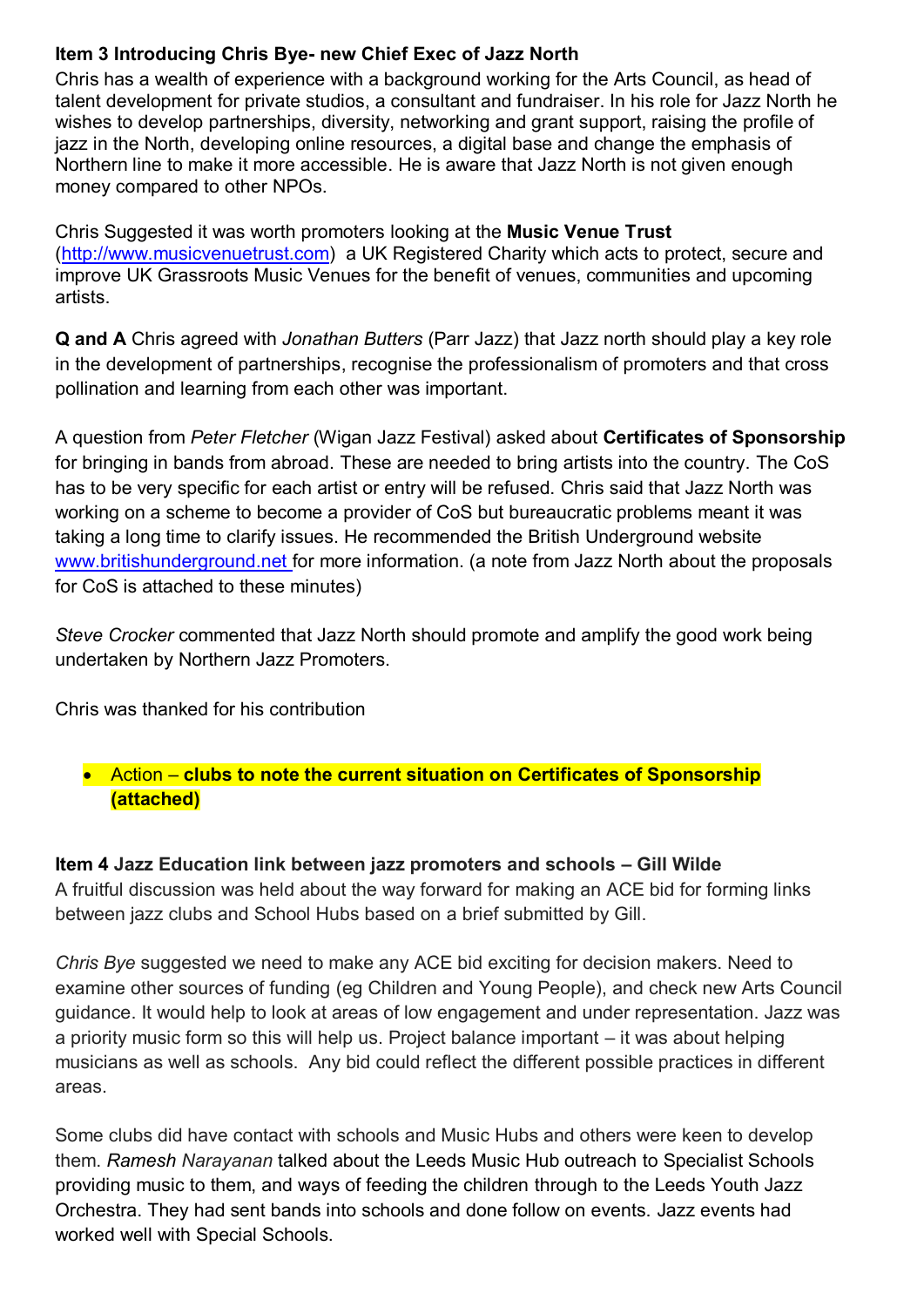*Peter Fletcher* commented that Wigan Youth Jazz Orchestra has its base at Wigan Jazz and had many links with schools through this.

*Debra Milne* said the Jazz Co op had no links with schools but would forward the information to Dave Wood their learning and participation officer about the new NJP project

*Pete Woodman* talked about the links Marsden Jazz Festival had with Kirklees schools

*Pete Rosser* (Wakefield) and *Phil Lee* (RVJ) both would like to work more closely with their Music Hubs

*Wes Stephenson* supported the idea and JNE could contribute

*Chris Bye* commented that funding was possible around reach out and education but funders had different objectives and these would need to be matched up. The bid would have to be focused and specific to 2 or 3 objectives. It would be worth talking it through with the Arts Council (he mentioned Richard Brown at ACE based in Leeds.

The following clubs expressed a willingness to be involved

- 1. Parr Jazz Liverpool
- 2. Wakefield Jazz
- 3. JazzLeeds
- 4. Ribble Valley
- 5. Jazz Co-op
- 6. Jazz NE

### Action – **Gill/Steve to arrange a meeting (face to face) with the above clubs to develop and write the bid.**

### **Item 5 NJP Traineeship scheme update - Wesley Stephenson**

The Trainee scheme was launched in August. In Sept/Oct 4 interns were matched to RVJB, JazzLeeds, Wakefield and Jazz NE. There were 30 applicants. Ribble valley unfortunately had to drop out but NQ Jazz replaced them. CPD workshops had been arranged, 3 have already taken place - *Roger Wilson* Black lives matter, *Steve Mead and Heather Spencer* on ACE funding, *Steve Crocker and Sue Bradley* on community links and supporting volunteers. On the 9 th Feb is a Jazz North co-promotion on Accessibility in Jazz with Guest *Natalie South-Law*.

Each month, time sheets are done and monthly reports from trainees who are all happy with the scheme.The interns are doing a funding application for a touring project to give trainees focus the have done example press sheets and researched bands. *Marcus Woolf band* has been agreed as the touring band - a Manchester 6 piece. The concerts will be in first 2 weeks September at each of the four intern venues, any other promoters interested to get in touch with Wes.

An interim report on the scheme was completed  $12<sup>th</sup>$  November.

 Action - **any promoters interested in hosting the** *Marcus Woolf band* **in September to get in touch with Wes Stephenson.**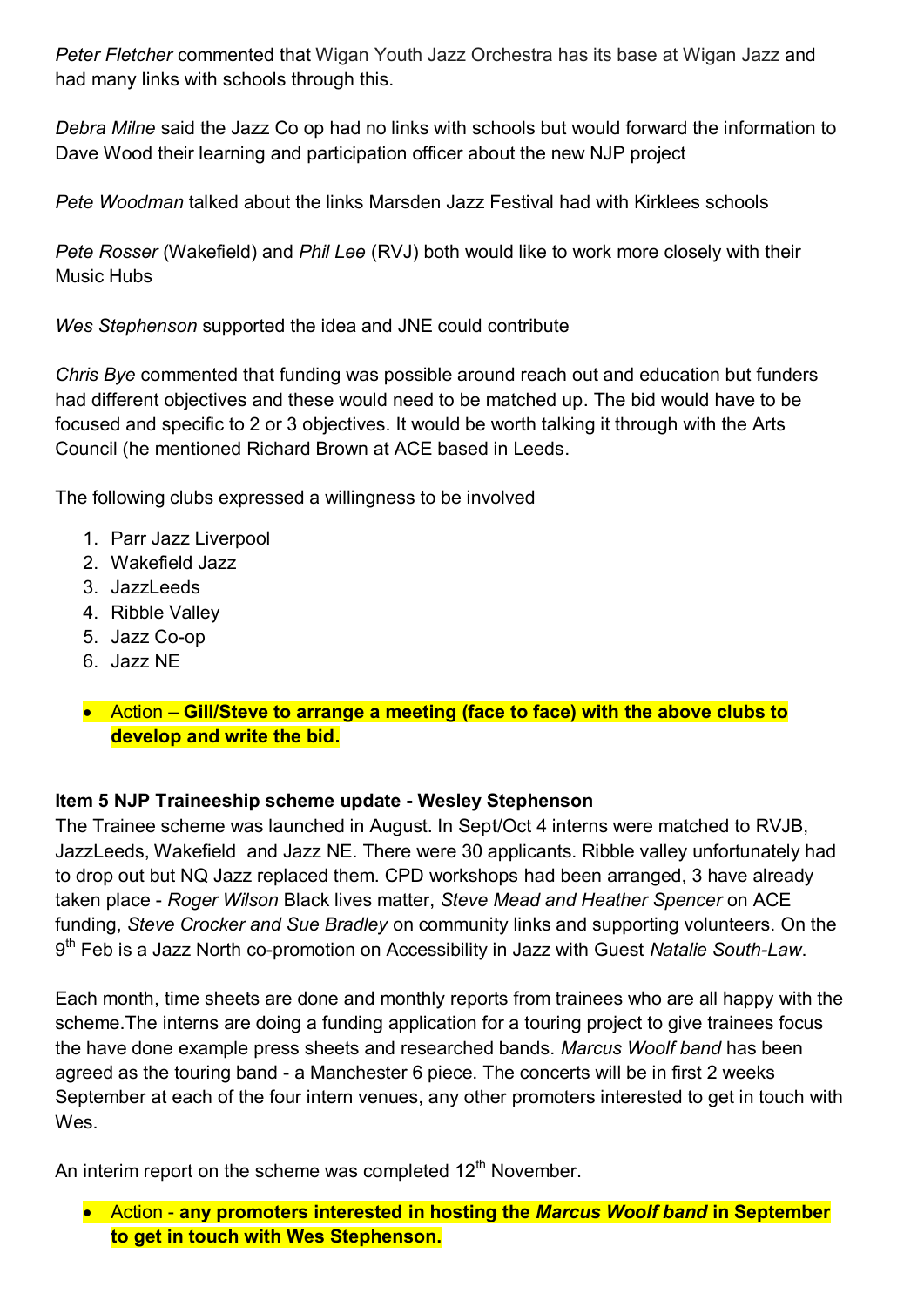### **Item 6 Roundup of events by clubs**

**Steve Crocker JazzLeeds** led on the jazz festival in 2018 and 2019 and did smaller live events during lockdown restrictions. Jazzleeds had spoken to Music:Leeds, a city based support organisation about a more collaborative event post Covid with up to 10 Leeds promoters putting on concerts between 1 $^{\rm st}$  to 12 $^{\rm th}$  June 2022. Venues included  $\,$  7Arts, a stage in the centre of Leeds and Howard Assembly Room, Wardrobe, Belgrave, Hyde Park Book Club, Sela and Domino. JazzLeeds regular gigs and workshop season was going well with audiences recovering to pre-covid numbers. Meanwood Valley Urban Farm was their new location for jam sessions and workshops.

**Laurie Stead Huddersfield** Their Huddersfield venue was no longer suitable, but their new one was also not working satisfactorily with poor attendances; a member had an accident at one of the concerts, so future gigs have had to be cancelled until a suitable new home can be found.

**Bob Walker Scarborough** low audience numbers at the Cask mean they are struggling but they are carrying on and feel optimistic about the future. Scarborough Jazz Festival is going ahead 23-25th September led by Mike Gordon with a wide range of artists.

**Dave Ellis Hull** the club are also struggling. They have found a new home as the Goodfellowship Inn (the main venue) had quadrupled the hire fee! The working men's club on Anlaby Road has 20 plus for a players night but they will not attend the guest night, and it too far to travel from the last venue for others. The Beverley night Jazz at the Lairgate is going ahead with two alternating (trad/contemporary) session and OK attendances. There is a website www.jazzinhull.org and Ray Woodcock has a jazztastic radio programme. They have a grant from Hull Council. They are one of the collaborators with David Porter's Hull Jazz Festival.

**Debra Milne Globe and Jazz Coop** They have been successful in keeping the venue going. The Sunday jazz programme is going strong. They have an April event with Arun Ghosh a copromotion with Jazz North-East and the jazz jam sessions Take it to the Bridge on Wednesdays.

**Jez Matthews Lescar/Sheffield Jazz** Jazz at the Lescar is reopening next week - audiences are down because of distancing in the small room. The new venue at Yellow Arch is not yet working well, need to pull in a new audience. Sheffield Jazz have good audiences with a full programme up to June. Jez had a great gig with Steve Crocker last week!!

**Jonathan Butters Parr Jazz** They are building on inclusivity and diversity. Good grass roots development persuading young audiences there is a link between DJ and Dance music and Jazz (eg Mono Neon/Luke Worfield and Soweto Kinch). They have no venue of their own but have partnerships with several venues - eg Birkenhead, Future Yard, Distikt etc every club is a jazz club! They are linking up Hip hop spoken word and jazz bands and doing educational events. International Jazz festival in Liverppool (organised at Liverpool Hope University) takes place last week in February

**Pete Woodman** Marsden Jazz Festival – the 2021 festival was a success, especially the live outdoor stage with many of the artists linked to Ubunto records and The Jazz Warriors/ Gary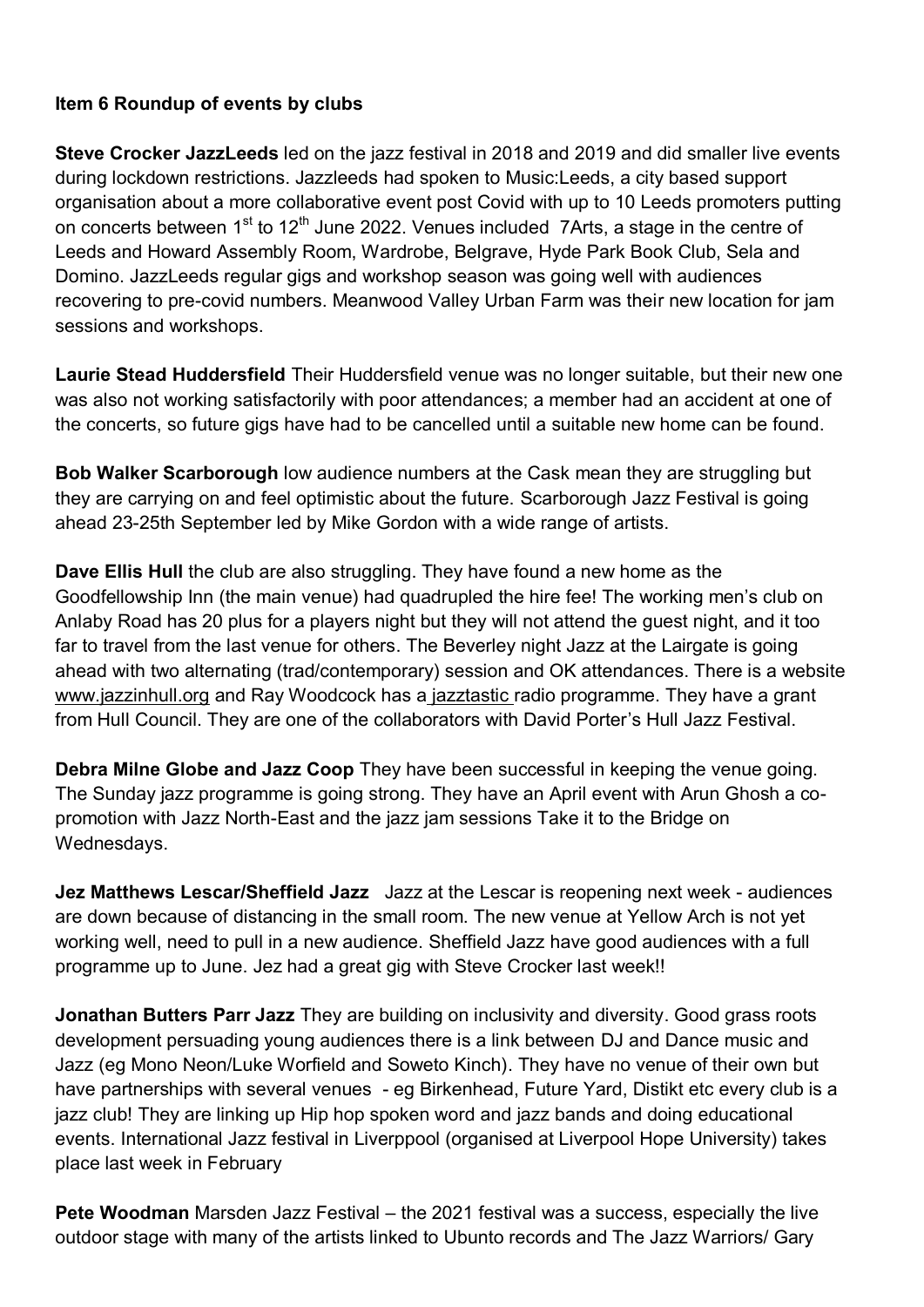Crosby. Now planning for 2022 festival. Pete was currently promoting a tour with "Under the Surface"

**Wes Stephenson Jazz North East Newcastle** 4 day science and music festival planned at Gosforth Civic Hall. – Lauren Kinsella, Jonny Hunter. Festival of Jazz and improve music planned for early October.Joint events with Jazz Co-op working well.

**Peter Fletcher Wigan Jazz Music Continuum** Average audiences 60/70 now post Covid and many new people coming along. Big band focus with Simon Spillett, Claire Martin and US singer Camille Furnan

**Judith Waterhouse: Wakefield Jazz –** full programme, audiences still lower that before Covid but distanced seating means these ca be accommodated easily. Less people coming from distance but more new ones (many of whom come more than once) from local area. Programme fully booked to summer and beyond with a variety of acts

**Phil Lee : RVJB** – Ribble valley Jazz and Blues had suffered recently – their Arts Council Festival bid had been turned down (so bands had needed to be cancelled and the festival size reduced), their main programmer had unfortunately died, and they had lost their Intern trainee due to personal family reasons. However audiences at the Grand had been good for the monthly gigs and they would bounce back!

**Steve Bootland Bradford (**by email) "Like all venues, we have been much exercised as to how to make gigs as covid safe as possible. Committee members have been getting down early to sanitise tables and chairs, spacing them out to observe social distancing. This of course reduces our audience capacity (we decided 80 was a safe figure) and we now ask people to send us an email if they are planning to come to a gig. One of our members has also set up a link whereby punters can pay in advance by BACS. We did look at on-line ticketing but decided it wasn't practical. If the number of notifications/pre-payments reached 80, the contingency plan was to ask punters who just turned up on the night, to have a drink in the bar until we were sure there was going to be enough space. So far this has never been an issue as audience numbers have taken a hit. Given the age profile of our members, we suspect that concerns about covid still weigh heavy, and understandably so. But in summary, we are not in too bad a shape"

**Kyran Matthews NQJazz** by email **"**Myself and Emily again have to pass on our apologies for this meeting, as we work on Saturdays. It would be great if we could look at doing a doodle poll or similar to gauge people's availability ahead of scheduling the meetings, as there have been a great number now that we've been unable to attend. As a general note to pass on, we started back at the end of Jan with Julian Siegel's Quartet and are back running weekly, it's been a great season so far. Numbers are still a little down on where we would expect, but starting to come back up. Something to raise with everyone is perhaps what we can do to help support *Refujazz next weekend at Heart in Leeds* , as it's such a great event for a great cause - I believe they're streaming everything so perhaps organisations can share information on this in any mailers etc., and share the streams on their social media channels"

### **Item 6 Finance Judith Waterhouse**

Since the start of our financial year (1.10.21) NJP have paid out of the general account 150 to the webmaster for services. Costs for the website have been £229.83. We have paid an additional £475 to change the website from NorVol to Northern Jazz Promoters. Subs received by 3/2/22: